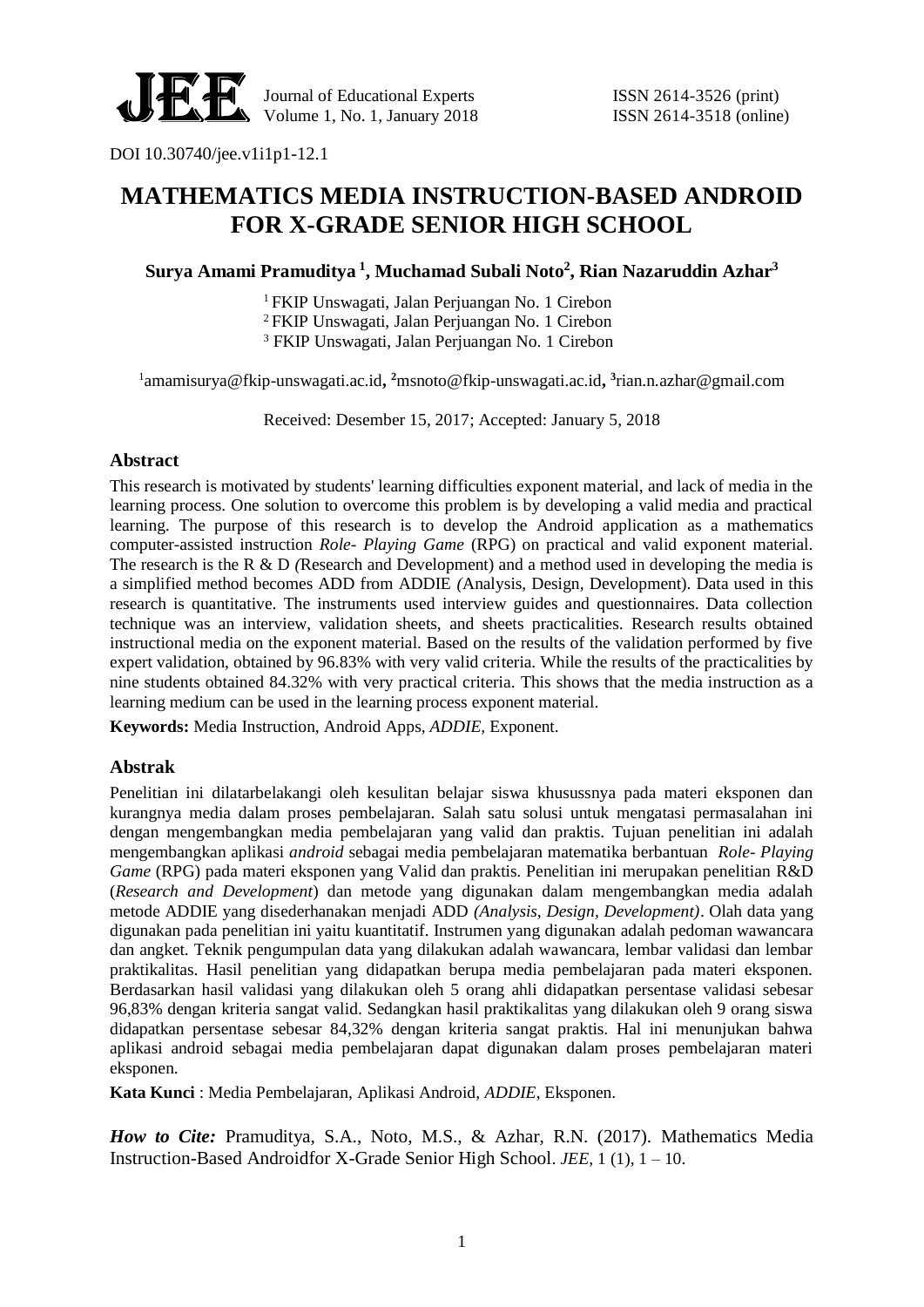Pramuditya, S.A., Noto, M.S., & Azhar, R.N. (2017). Mathematics Media Instruction-Based Android for X-Grade Senior High School. *JEE*, 1 (1), 1 – 10. 2

## **INTRODUCTION**

Media and technology in the era of globalization are extremely important to national education. Human Resources (HR) is required in order to master, implement, and develop science and technology. In education, their *mobile* phones, PCs, *tablet* computers and the internet is one way of media and technology to affect the learning process. Therefore, the learning process in the classroom needs to use media and technology as a means of supporting the learning is done, educators and learners. Easily access the Internet at school resulting in students can search for information such as a medium of learning. Sadiman [1] states that learning media is everything that is used to convey the message sender to the receiver so that it can stimulate the mind, feelings, concerns, and a growing interest and attention of students so that learning occurs. Learning media is able to train the knowledge, skill, and precision in the learning system in interesting ways.

According Indriana [2] suggests that the development of science and technology as the driving force produce a benefits reform efforts in these technologies to be applied in the learning process. One way is to utilize technology for media that can be used in schools. The use of computers and smartphones make it easier to access the learning material on the Internet which is a primary need in the digital age now. While Nikmah [3], based on the results of research conducted on the 60 questionnaires that were distributed to grade students of SMAN 10 Malang, resulting in 57 students reported having a computer or laptop and overall cellular phones *(mobile phones)*and 22 of them have *smartphones.* Development of globalization that requires every person must master the technology can result in a variety of new learning. Mathematics is a subject that most students consider it difficult, mathematics needs to be packaged so that the learning process makes students more and more attractive.

Based on the initial survey results Ameliola and Nugraha [4] conducted using interviews with taking 10 students, who where 8 students use such as *gadgets* more than 3 hours a day, and based on the results of observations conducted in SMAN 9 Manado from starting at 14:00 10.00- , seen many students who often use the *gadget* to secretly on during school hours is in progress. Because in these hours the students are experiencing burnout coupled monotonous teacher's teaching style. Need for renewal of teaching so that students may be interested to follow the lessons. This will result in students can miss class and the decline in the study. One of the innovations of learning in the era of technology today is using the app *mobile game* for *Android-based education.*

According to Suyanto [5] games /*game* which uses an electronic media, is part of the entertainment in the form of a multimedia and created and packaged as attractive as possible so that players get something so that their inner satisfaction. Increasing learning outcomes for students using media *games* educational very well be applied in a lesson. Interviews have been conducted by researchers at X grade and a mathematics teacher at one of Senior High School in Cirebon. Obtained from 10 students in the interview, which was 8 among the students said there were difficulties learn mathematics lessons to the classroom exponent and learning in the classroom when teachers use instructional media such as books modules. Researchers also offer a new media form of *games* media-based educational *android.* most students and teachers interviewed responded positively to the idea proposed by the author to the school, this is a sign of modern learning tools that will help problem students' learning difficulties in the classroom.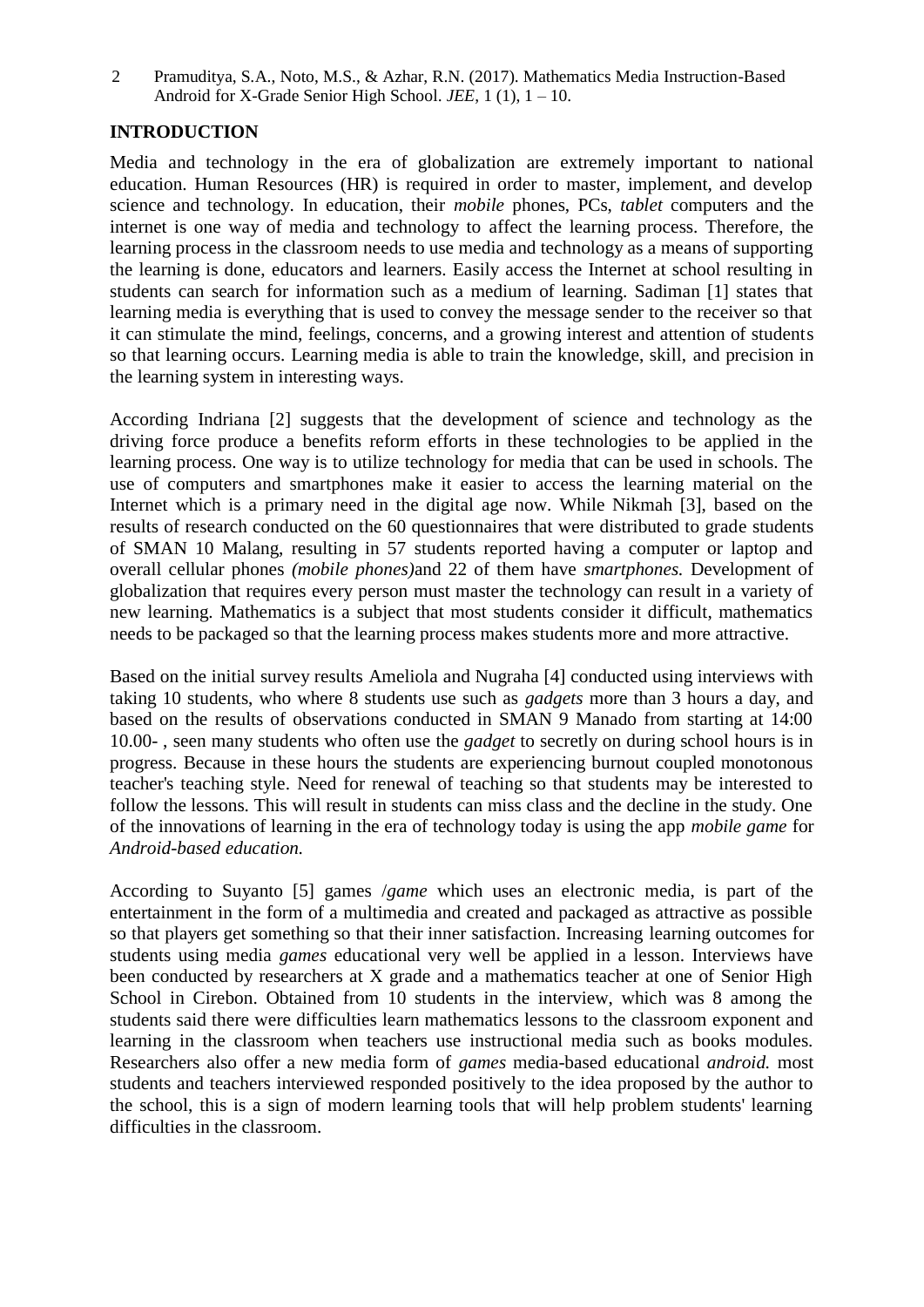Miranti research results [6] states that *game* a good educational math is used as a means of learning media in schools. In line according to Pramuditya [7] *Game* pasted mathematics education mathematics learning content in the form of matter and *materials.* However, from the results of observations made at various schools, a *game* educational rarely used for media in the classroom. This is reinforced by Suyanto [5] states of the survey results, addressed to 20 learners produce a value of 81.3% of the respondents' level of satisfaction, which means that the respondents are very satisfied with the educational game*.*

According to Asriyatun and Nugroho [2] the use of *games* aided educational RPG Maker XP can improve student learning outcomes. Therefore we can conclude *games* educational Meningkaatkan learning outcomes for students. With assisted RPG, writers can produce the educational *game* that can help learners produce pleasure of learning for students.

#### **METHOD**

This study is development, According to Borg & Gall [8] said R & D in the field of education is a model-based development industry where there are research findings that can be used to design products and new procedures, which are then systematically evaluated, tested and refined to meet the criteria of effectiveness, quality, or specific standards. Development methods used to produce a specific product and test the validity and effectiveness of the product.

Development model used is the ADDIE development model. by Branch [9] said ADDIE method which stands for *Analysis, Design, Development, Implementation,* and *Evaluation.*Authors interested in using ADDIE model of which is limited to the stage of ADD*(Analysis, Design, Development).* As for his steps as follows: 1,) *Analysis:* covers the analysis of learning needs of students. 2) *Design* includes creating storyboards, determine the material and the preparation of a matter. 3) *Development:* covering the manufacture of products, validation expert, the practicalities.



**Figure 1.** Steps ADD Model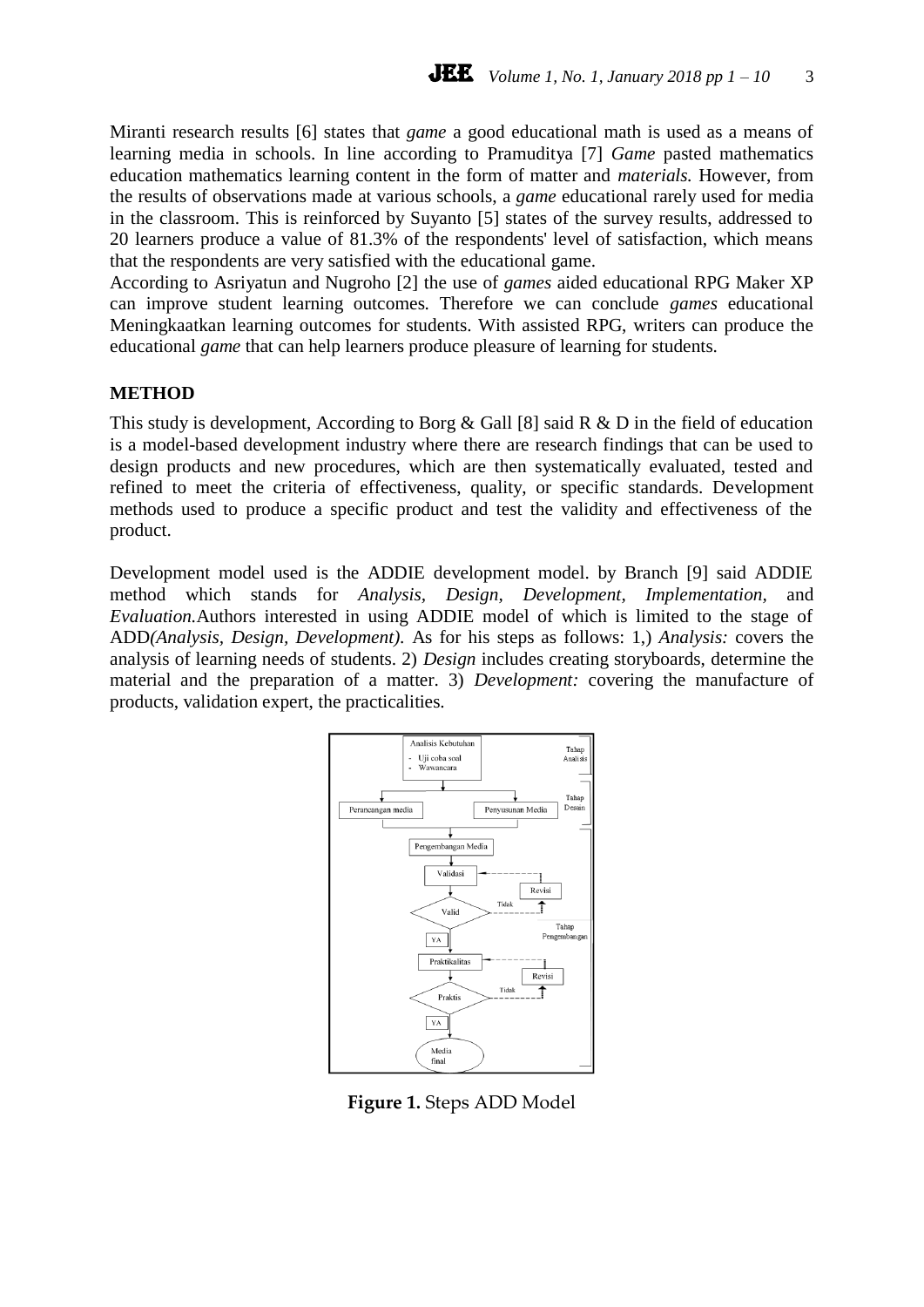Pramuditya, S.A., Noto, M.S., & Azhar, R.N. (2017). Mathematics Media Instruction-Based Android for X-Grade Senior High School. *JEE*, 1 (1), 1 – 10. 4

Description::



The data analysis technique using data analysis techniques percentage. The formula used by Akbar (2013), namely:

$$
V\text{-}ah = \frac{Tse}{Tsh} \times 100\%
$$

Description:  $V-ah$  = Validation expert  $Tse = Total score expert$  $Tsh = Total score Expected$ 

The validation criteria used in this study by Akbar [10] is shown in the following table.

| Table 1. Game Analysis Validation Criteria |                                                 |  |  |  |
|--------------------------------------------|-------------------------------------------------|--|--|--|
| <b>PercentageValidity</b>                  | <b>Validity rate</b>                            |  |  |  |
| $85,01\% \leq V_{ahli} \leq 100\%$         | Very valid or can be used without revision      |  |  |  |
| $70\% \leq P < 85\%$                       | Enough valid or usable but need little revision |  |  |  |
| $50\% \leq P < 70\%$                       | less valid, it is advisable not used because it |  |  |  |
|                                            | needs major revision                            |  |  |  |
| $1\% < P < 50\%$                           | invalid or may not be used                      |  |  |  |

Determining the level of practicality developed instructional media, while the formula used by Hamdunah [11] :

$$
P = \frac{\Sigma f}{N} \times 100\%
$$

Description:

 $P =$ The final score of the practicalities

 $\Sigma f =$  Earned score

 $N =$ Maximum score

The practicality criteria used in this study, according to Hamdunah [11] is shown in the following table.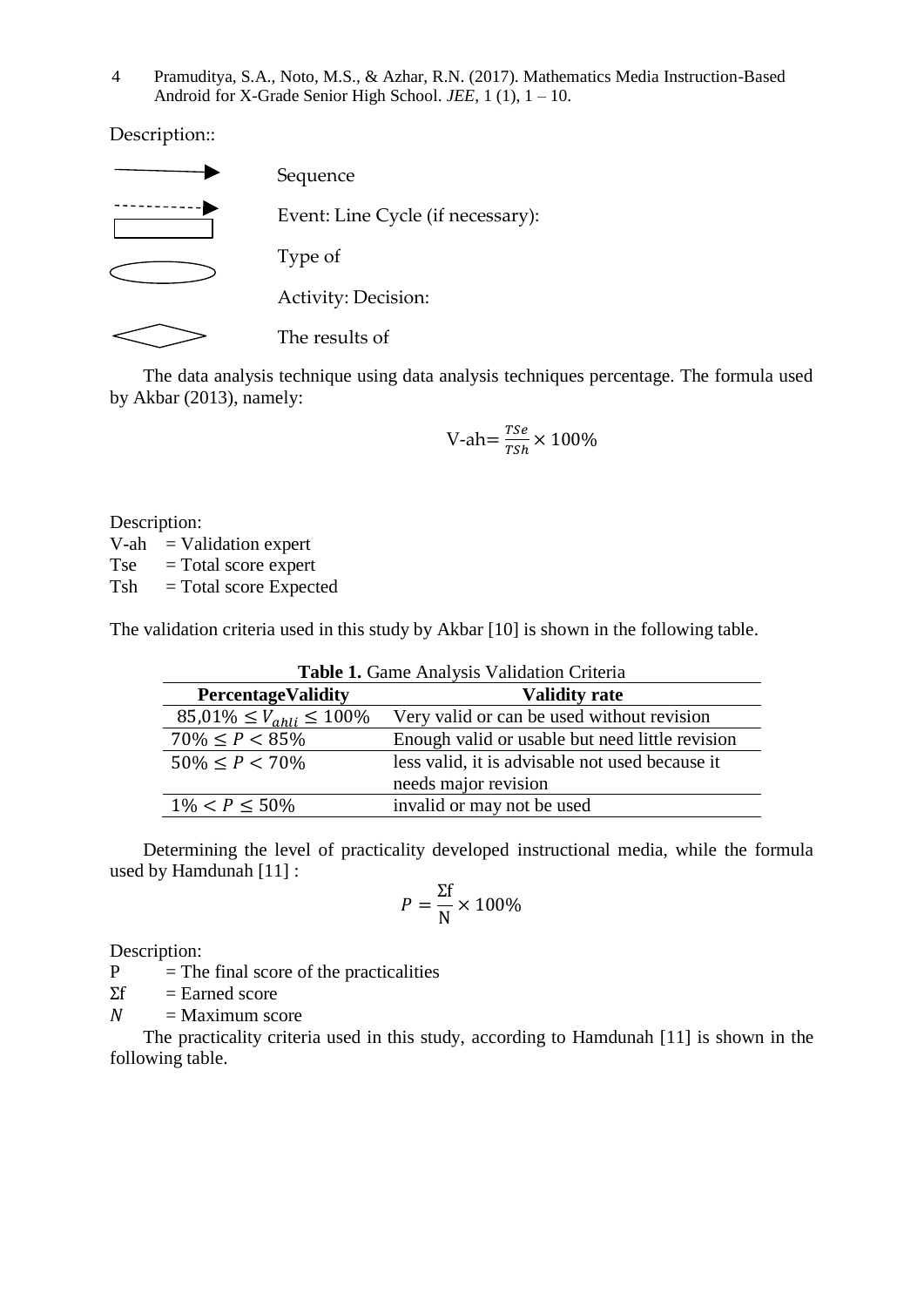| Table 2. Criteria Practicality Game Analysis<br>Percentage Pratikalitas | <b>Category Praktialitas</b> |
|-------------------------------------------------------------------------|------------------------------|
|                                                                         |                              |
| $80\% \le P \le 100\%$                                                  | <b>Very Practical</b>        |
| $60\% < P < 80\%$                                                       | Practical                    |
| $40\% \leq P < 60\%$                                                    | <b>Pretty Practical</b>      |
| $20\% \leq P < 40\%$                                                    | <b>Less Practical</b>        |
| $P < 20\%$                                                              | No practical                 |

# **RESULTS AND DISCUSSION**

## **Results**

#### **Analysis Results**

Based on interview obtained still difficulties in determining the rank of zero and the properties of the material exponent to be used in the matter. Still in the class, learning process centered by teachers, resulting in less active students as well as the scarcity of instructional media used in the classroom when learning takes place. While the results of direct interviews with teachers produce that their difficulties when teachers teach students on the material exponent and the absence of instructional media used when learning takes place.

## **Results Game**

Initial appearance early in the game contains a menu of games like New games if you want to start a new game. Continuous if you want to continue the adventure that has been saved. Option sovereign, when want to change the settings. Quit if you want to cancel the game. That looks like the following picture.



**Figure 2**. Display Start Menu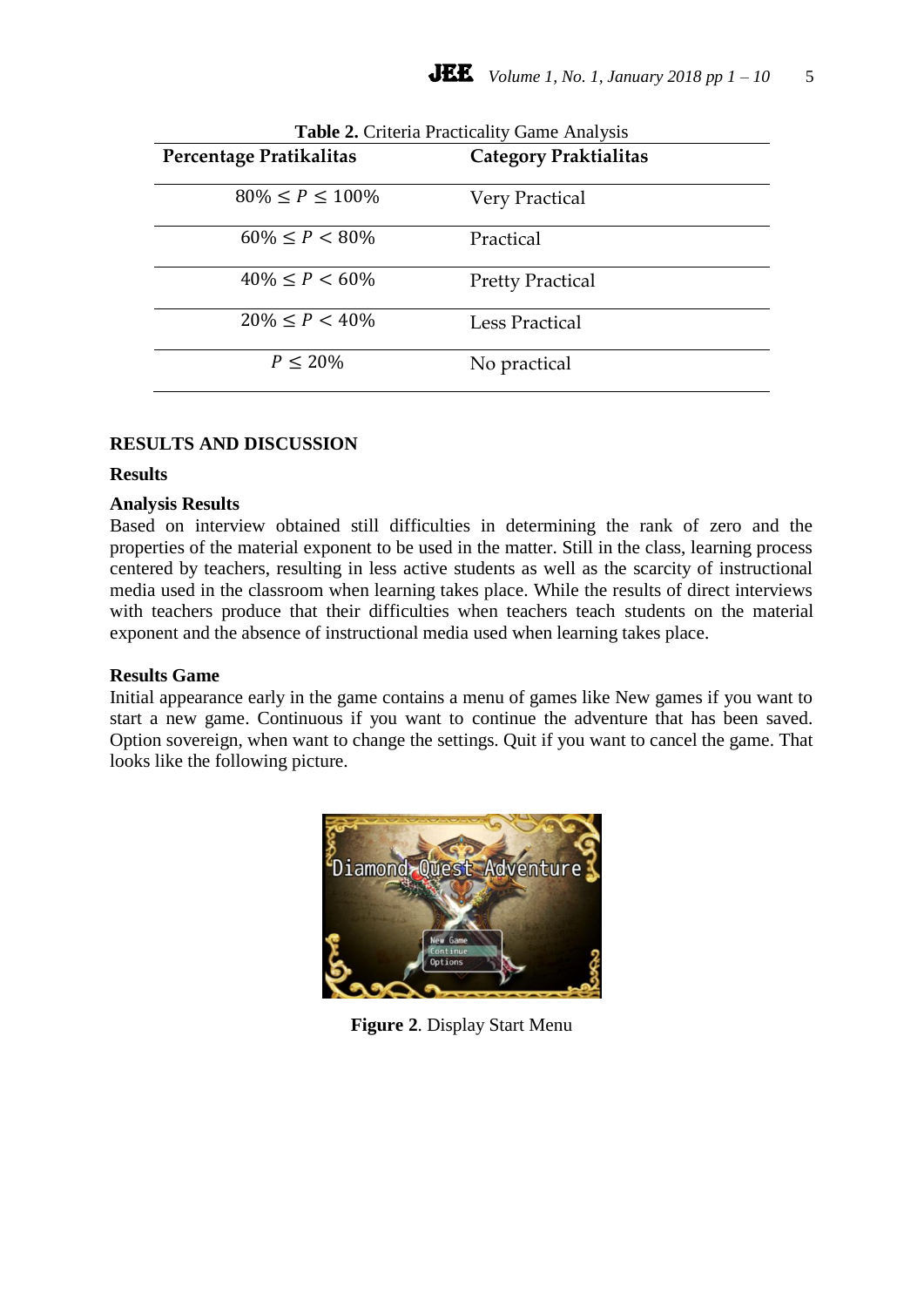Pramuditya, S.A., Noto, M.S., & Azhar, R.N. (2017). Mathematics Media Instruction-Based Android for X-Grade Senior High School. *JEE*, 1 (1), 1 – 10. 6

Initial map *game* can be seen in Figure 3 below



**Figure 3.** Initial Map

The game also gave the quick material Exponent. The material is presented in the form of pictures and conversations can be seen in Figure 4 below



**Figure 4.** Material

When you correctly answering the questions, then you will get 10 points as in Figure 5 below:



**Figure 4.** When True Answering Questions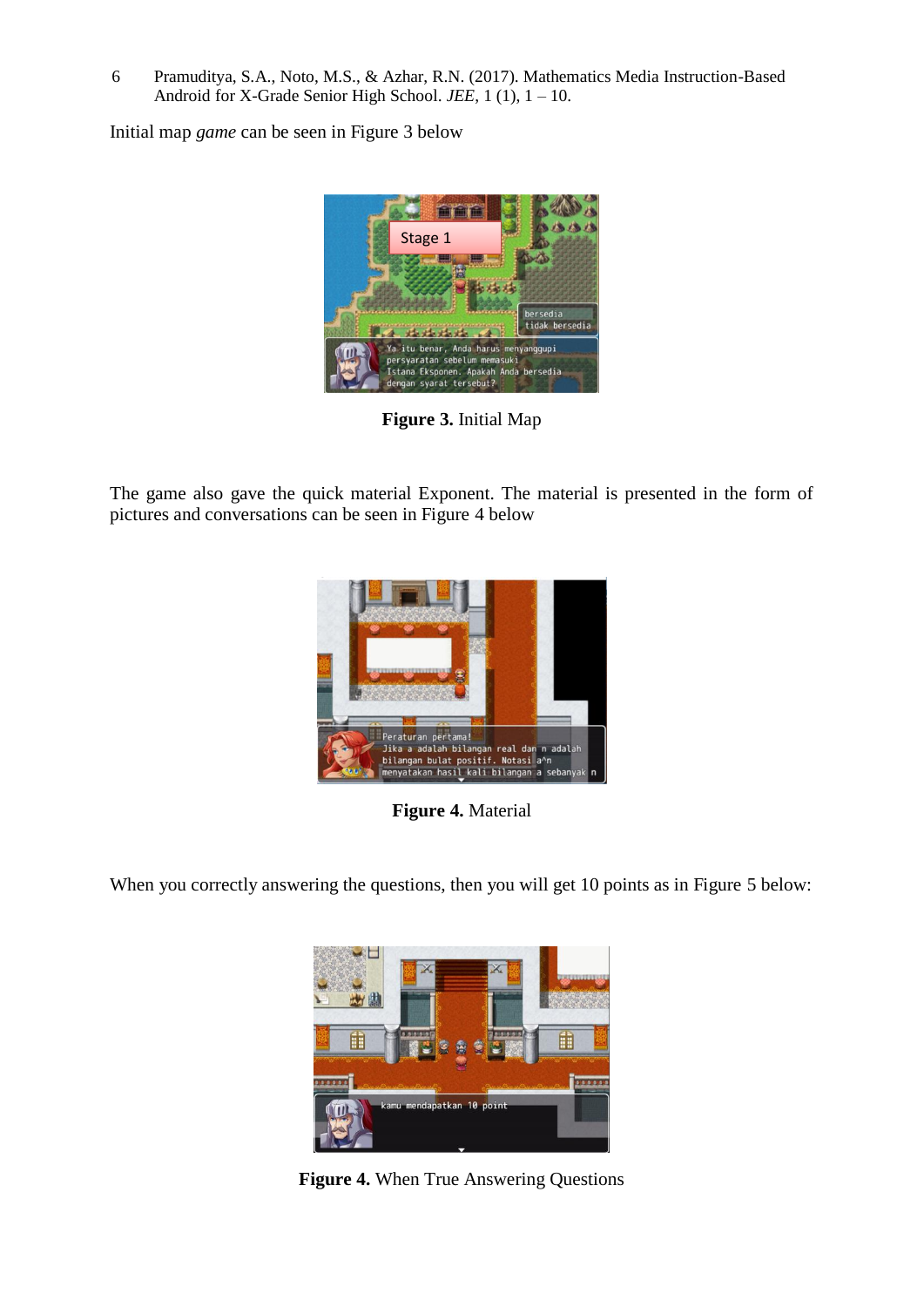If wrong in answering the questions that will arise like figure 5 below



**Figure 5**. When Answering Questions One

## **Results Media Validation**

Media validation conducted by five people validator, which is two validator as media experts, two validators as subject matter experts, and one validator of students (peer-reviewer).

| Table 3. Summary Overall Media Validation |                                       |                                       |                               |  |  |  |
|-------------------------------------------|---------------------------------------|---------------------------------------|-------------------------------|--|--|--|
| Validator                                 | <b>Achieved</b><br><b>Total Score</b> | <b>Total Score</b><br><b>Expected</b> | Validation<br><b>Criteria</b> |  |  |  |
| 1 <sup>st</sup> Validator                 | 73                                    | 76                                    | 96.05%                        |  |  |  |
| $2nd$ Validator                           | 73                                    | 76                                    | 96.05%                        |  |  |  |
| 3 <sup>rd</sup> Validator                 | 74                                    | 76                                    | 97.36%                        |  |  |  |
| 4 <sup>th</sup> Validator                 | 76                                    | 76                                    | 100%                          |  |  |  |
| Validator                                 | 72                                    | 76                                    | 94 73%                        |  |  |  |

## Based on the results obtained validation by five validators overall yield of 96.83%. It is seen from the criteria table, the educational media instruction can be said to be valid so it does not require revision.

## **Results User Practicalities**

On the practicalities, the subject as much as nine students which consist of three students with high ability, three students with the middle ability, and three students with low ability.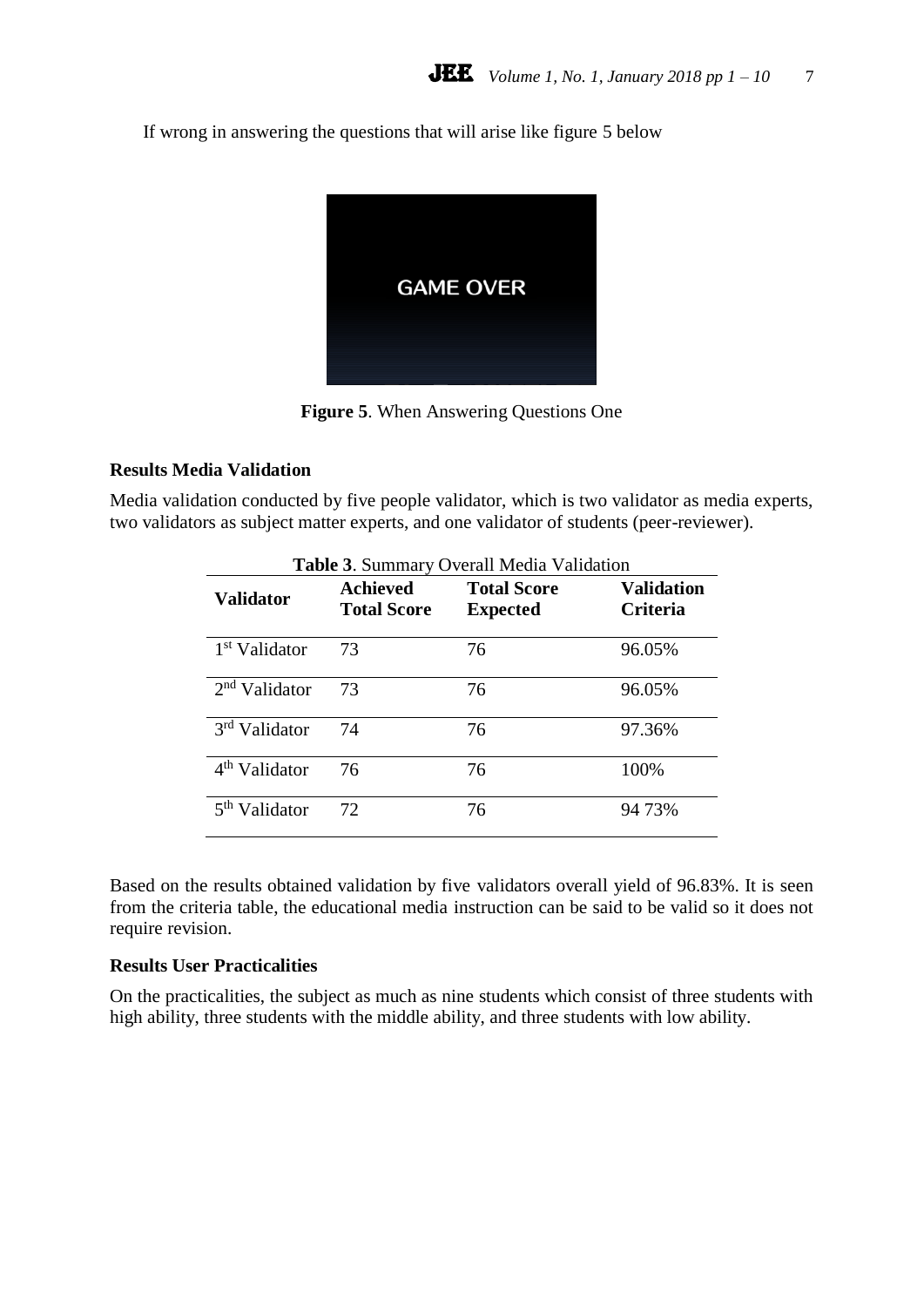| Pramuditya, S.A., Noto, M.S., & Azhar, R.N. (2017). Mathematics Media Instruction-Based |
|-----------------------------------------------------------------------------------------|
| Android for X-Grade Senior High School. <i>JEE</i> , $1(1)$ , $1 - 10$ .                |

| Depth<br>Capability | Apprai<br>sal | <b>Total</b><br>Score | <b>Max</b><br><b>Score</b> | Percentage<br>(%) | Average<br><b>Each Level</b><br><b>Capability</b><br>(%) |
|---------------------|---------------|-----------------------|----------------------------|-------------------|----------------------------------------------------------|
| High                | $S-1$         | 57                    | 64                         | 89.06             |                                                          |
|                     | $S-2$         | 62                    | 64                         | 96.87             | 95.64                                                    |
|                     | $S-3$         | 64                    | 64                         | 100               |                                                          |
| Middle              | $S-4$         | 55                    | 64                         | 85.93             |                                                          |
|                     | $S-5$         | 52                    | 64                         | 81.25             | 81.28                                                    |
|                     | $S-6$         | 56                    | 64                         | 87.5              |                                                          |
| Low                 | $S-7$         | 51                    | 64                         | 79.68             |                                                          |
|                     | $S-8$         | 50                    | 64                         | 78.12             | 76.03                                                    |
|                     | $S - 9$       | 44                    | 64                         | 70.31             |                                                          |

**Table 4.** Results User Practicalities

Based on the practicalities of the above, it can be seen that the practicalities of learning media as a whole are 84.31% when seen from the table of criteria practicalities of, the educational media instruction can be said to be very practical so that it does not require revision.

## **Discussion**

## **Discussion Validation Results**

The results obtained from the test results validate that the *game* performed by five people validator obtain validation criteria very high value with an average percentage of 93.06%. So it can be said that the educational media instruction based on *Android* is very valid. This can be evidenced by the validation on every aspect, even one of the five aspects of the indicators obtained validation maximum value that compatibility aspect and suitability aspect.

Aspects of Compliance obtain validation maximum value for media that has been designed to require students to be actively involved in the use of instructional media. This is indicated by the two-way interactions between students with learning media. Besides, that students are required to understand the material as a whole for the time to answer the questions contained data media appropriately. Aspects *Competibelitas* obtain validation maximum value because the *game* is made can be operated via *smartphone android.*

Lowest Rate validator of a fifth aspect is an aspect indicator the design of the game because there is still little to be fixed on the *game* that has the researcher created it, among them, there are some errors in the reading text and still, need to add some hints in the game. Even so still value the validation of aspects of the design the *game* are very high.

## **Discussion of Practicalities**

The results of practicalities test that tested to 9 students consisting of 3 students with high ability, 3 students with the ability to moderate, and 3 students with low ability, obtained with an average percentage of 84.31%. It can be said that the very high-value criteria, in other words, the mathematical educational *game* based on Android is very practical. Results practicalities of overall users of all levels of ability are found that students with the level of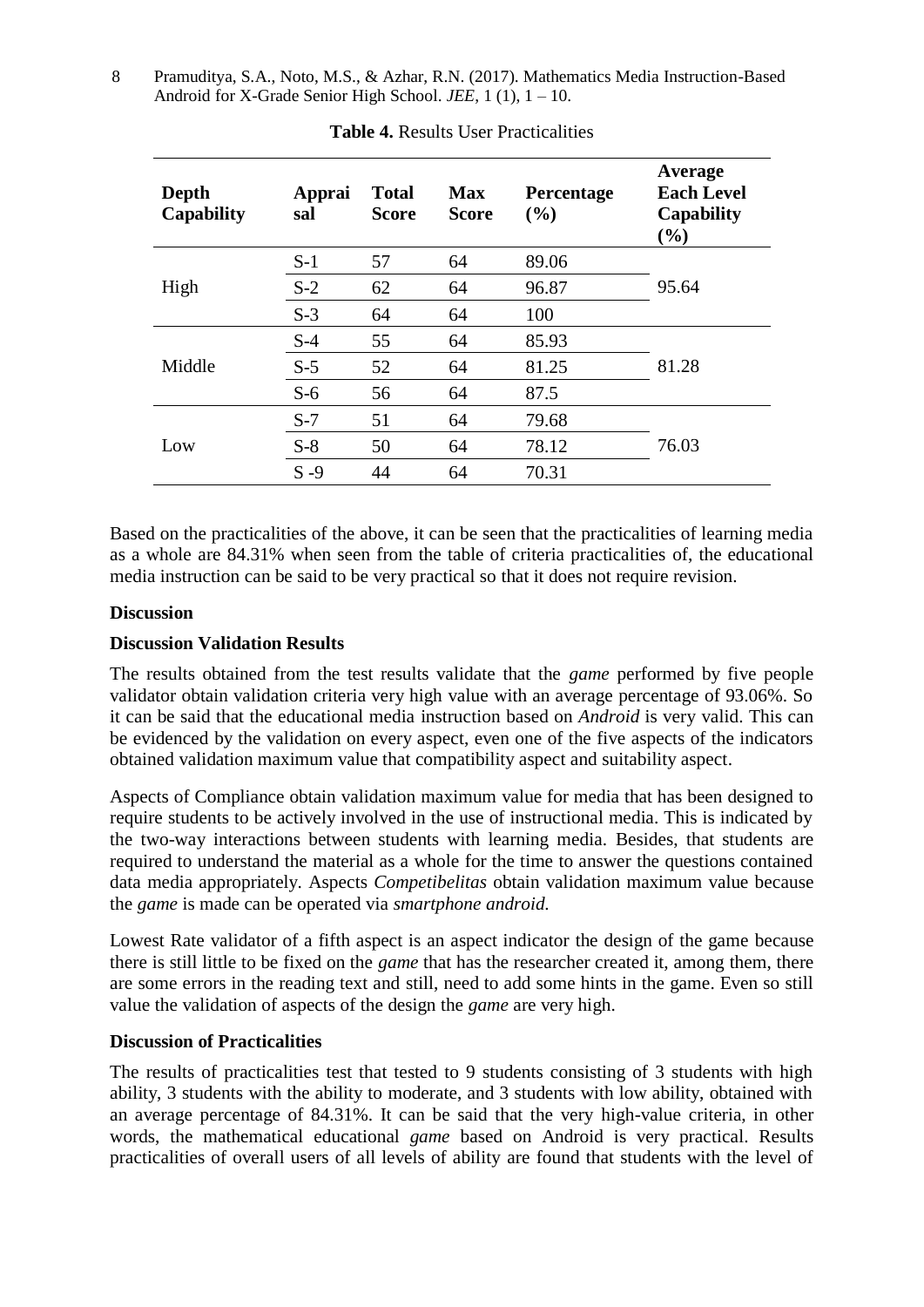ability low give the practicalities of higher value than students with high ability level or the level of capability of being.

## **CONCLUSION**

Based on the results of research and discussion is concluded as follows.

- 1. *Android* Application *(game) "Diamond Quest Adventure"* as a medium of learning mathematics in the exponent material with very valid criteria with an average percentage of 96.83% of the overall value validator media experts, subject matter experts, and colleagues that showed that the media has developed eligible for use in the learning process at exponent material.
- 2. *Android* Application *(game) "Diamond Quest Adventure"* as a medium of learning mathematics on the material very practical exponent criteria with an average percentage of 84.31% of the overall value of the practicalities of 9 students consisting of 3 students with high ability, 3 students with the ability to moderate, and 3 students with low ability. This shows the media have been developed easy to use in the learning process at exponent material.

### **ACKNOWLEDGMENTS**

Thanks to LEMLIT Unswagati for financial supporting the work being published. Also Cita Dwi Rosita and Anggita Maharani (UPI graduate student, the program as a doctor) already provide feedback on this article and assisting during the research process.

### **REFERENCES**

- Agustina, D. W. (2012.). *Game* Edukatif Sejarah Komputer Menggunakan *Role Playing Game* (RPG) Maker XP Sebagai Media Pembelajaran di SMP Negeri 2 Kalibawang, *Disertasi UNY, 1*–*18*.
- Nugroho, M. A & Asriyatun (2014). Pengembangan *Game* Edukatif Berbasis RPG Maker XP Sebagai Media Pembelajaran Akutansi, *Jurnal Pendidikan Akutansi Indonesia,* XII(1), 79-92.
- Sulistyaningsih, D. & Joko, I. (2012). Meningkatkan Hasil Belajar Matematika Siswa Melalui Metode Pembelajaran Jigsaw Berbantuan CD Pembelajaran Materi Ekponen Kelas X. *Jurnal LPPM Unimus,* 325-331.
- Manumpil, B., Ismanto, Y & Onibala, F. (2015). Hubungan Penggunaan *Gadget* dengan Tingkat Prestasi Siswa di SMA Negeri 9 Manado, *Ejurnal Keperawatan,* 3(2), 1–6.
- Rizal, A, R. Suyanto, B & Yudantoro, T, R, (2016). Aplikasi *Game* Edukasi Matematika dengan Konsep Aritmatika Anak Berbasis Android, *Jurnal POLINES,5(1), 45-50.*
- Rizal, A. Hernawan, K & Kom, M. (2017). Pengembangan *Game* Edukasi Matematika dengan Pendekatam *Guided Discovery* Untuk Siswa SMP Kelas VIII, *Jurnal Pendidikan Matematika*, 6(3), 1–8.
- Pramuditiya, S, A. Noto, M, S & Syaefullah, D. (2017). *Game* Edukasi RPG Matematika, *Jurnal EduMa*, 6(1), 77- 83.
- Branch, R, M. (2009). *Intructional Design: The ADDIE Approach.* New York: Springer science & Bussiness media.